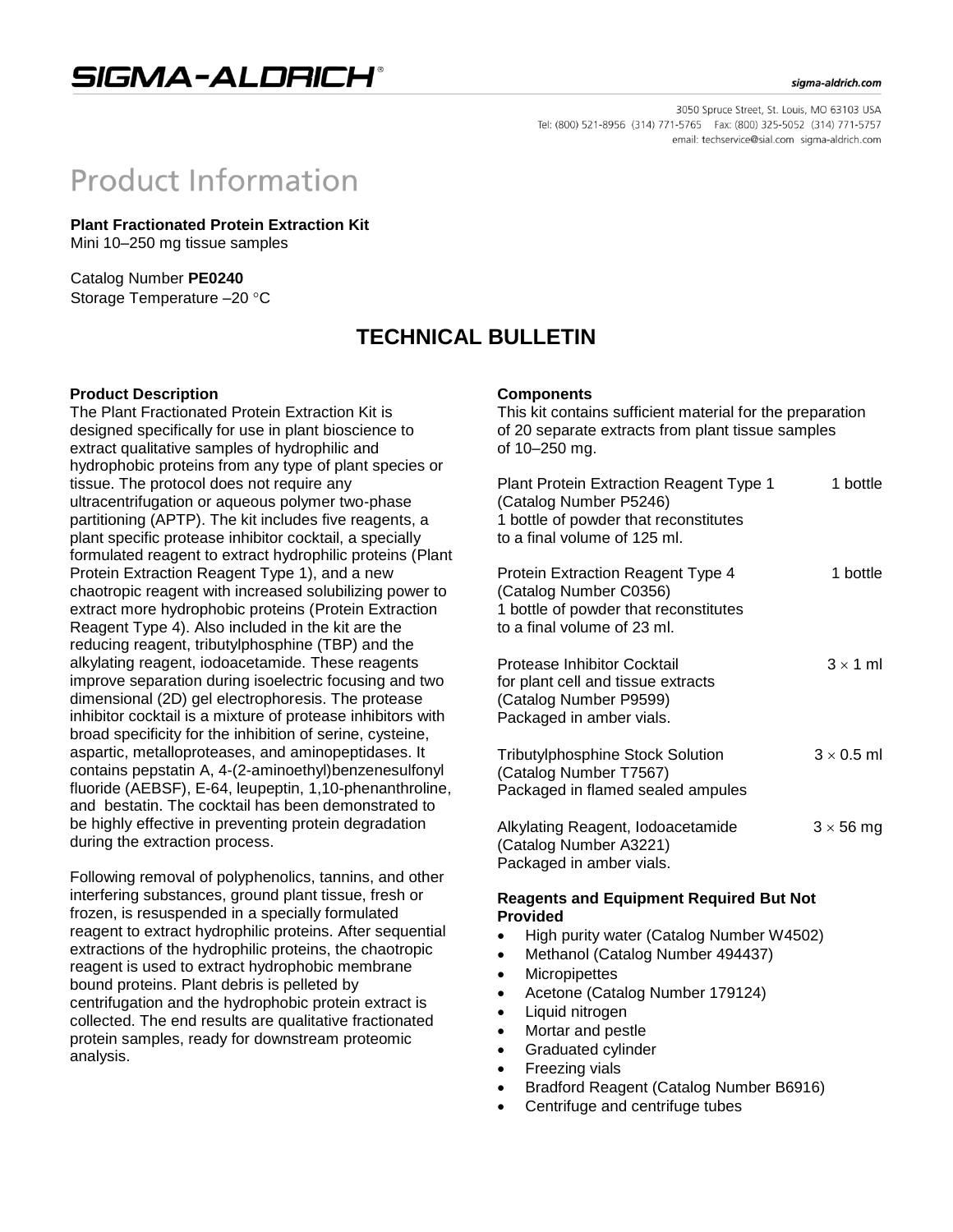#### **Precautions and Disclaimer**

This product is for R&D use only, not for drug, household, or other uses. Please consult the Safety Data Sheet for information regarding hazards and safe handling practices.

#### **Preparation Instructions**

Working Reagents should be made fresh just prior to use as described below. Unused kit component solutions can be frozen for future use.

Plant Protein Extraction Reagent Type 1 - Add 125 ml of high purity water to the contents of the bottle. Mix until completely dissolved. Any unused solution may be stored at  $2-8$  °C for up to three days. For longer term storage, store the solution at  $-20$   $^{\circ}$ C.

The Reagent Type 1 Working Solution should be prepared fresh just prior to use by addition of the Protease Inhibitor Cocktail for plant cell and tissue extracts (10  $\mu$ /ml). Prepare enough Reagent Type 1 Working Solution for the amount of plant tissue to be extracted. Each mg of plant tissue requires 6 ul of Reagent Type 1 Working Solution to prepare the hydrophilic fraction and each extraction requires 3 ml of Reagent Type 1 Working Solution for washes.

Protein Extraction Reagent Type 4 - Add 15 ml of high purity water to the contents of the bottle. The solution will become cold to the touch and may require warming to 20–25  $\degree$ C for complete solubilization. The final volume of the solution will be 23 ml. **Do not allow the temperature of the solution to rise above 30 C, as cyanates, which are detrimental to proteins, may begin to form.** Aliquot any unused solution in 1 ml volumes and freeze at  $-20$  °C for future use.

The Reagent Type 4 Working Solution should be prepared fresh just prior to use by addition of the Protease Inhibitor Cocktail for plant cell and tissue extracts (10  $\mu$ /ml). Prepare enough Reagent Type 4 Working Solution for the amount of plant tissue to be extracted. Each mg of plant tissue requires 4  $\mu$  of Reagent Type 4 Working Solution to prepare the hydrophobic fraction.

The Protease Inhibitor Cocktail for plant cell and tissue extracts is supplied ready-to-use and should be added to appropriate solutions at a 1:100 dilution (10  $\mu$ l/ml). Prepared solutions containing the cocktail should be used the same day. Store the cocktail at  $-20$  °C for further use.

Methanol Solution - Dilute the Protease Inhibitor Cocktail for plant cell and tissue extracts 1:100 with methanol (Catalog Number 494437). Store the Methanol Solution at  $-20$  °C. Prepare enough Methanol Solution for the amount of plant tissue to be extracted.

Tributylphosphine (TBP) Stock Solution - This reagent (Catalog Number T7567) is a ready-to-use solution stored under argon in a flame sealed ampule. Once the ampule is opened the unused material can be stored up to 2 weeks if placed into an airtight glass vial and kept at  $-20$  °C. This stock solution must be diluted 1:40 into the protein sample  $(50 \text{ µ}$  of TBP Stock Solution into 2 ml of sample).

0.5 M Iodoacetamide Solution - Resuspend the contents of one vial of Catalog Number A3221 in 0.6 ml of high purity water. Mix until entirely dissolved. This solution is added to each protein sample  $(30 \mu)$  of the 0.5 M Iodoacetamide Solution to 1 ml of protein sample). Discard any remaining solution since it degrades quickly.

Determine the tare mass of each freezer vial. Label each vial with the tare mass. This is important for determining the tissue mass latter in the procedure.

#### **Storage/Stability**

The kit components are stable for at least 12 months as supplied when stored at  $-20$  °C.

#### **Procedure**

This procedure was developed using *Arabidopsis* leaf tissue as the plant tissue type. Either fresh or frozen tissue may be used with this procedure. Other plant species and tissue types may be used with this procedure. The amount of starting material may be adjusted to fit the scale of the extraction. Use this procedure as a guideline.

It may be necessary to add non-specific nucleases to reduce the viscosity of the samples due to the presence of high molecular weight DNA.

- 1. Grind 10–250 mg of *Arabidopsis* leaf tissue in liquid nitrogen to a fine powder. Note: Keep tissue frozen at all times, do not allow the tissue to thaw. When grinding, the tissue should remain a gray/green powder. If the powder begins to turn dark green the tissue is thawing. High fibrous tissue may require extended grinding.
- 2. Transfer tissue samples to a 2 ml v-bottom freezing vial (Catalog Number V5381) held at  $-20$  °C. Immediately proceed to step 3 to minimize any protein degradation.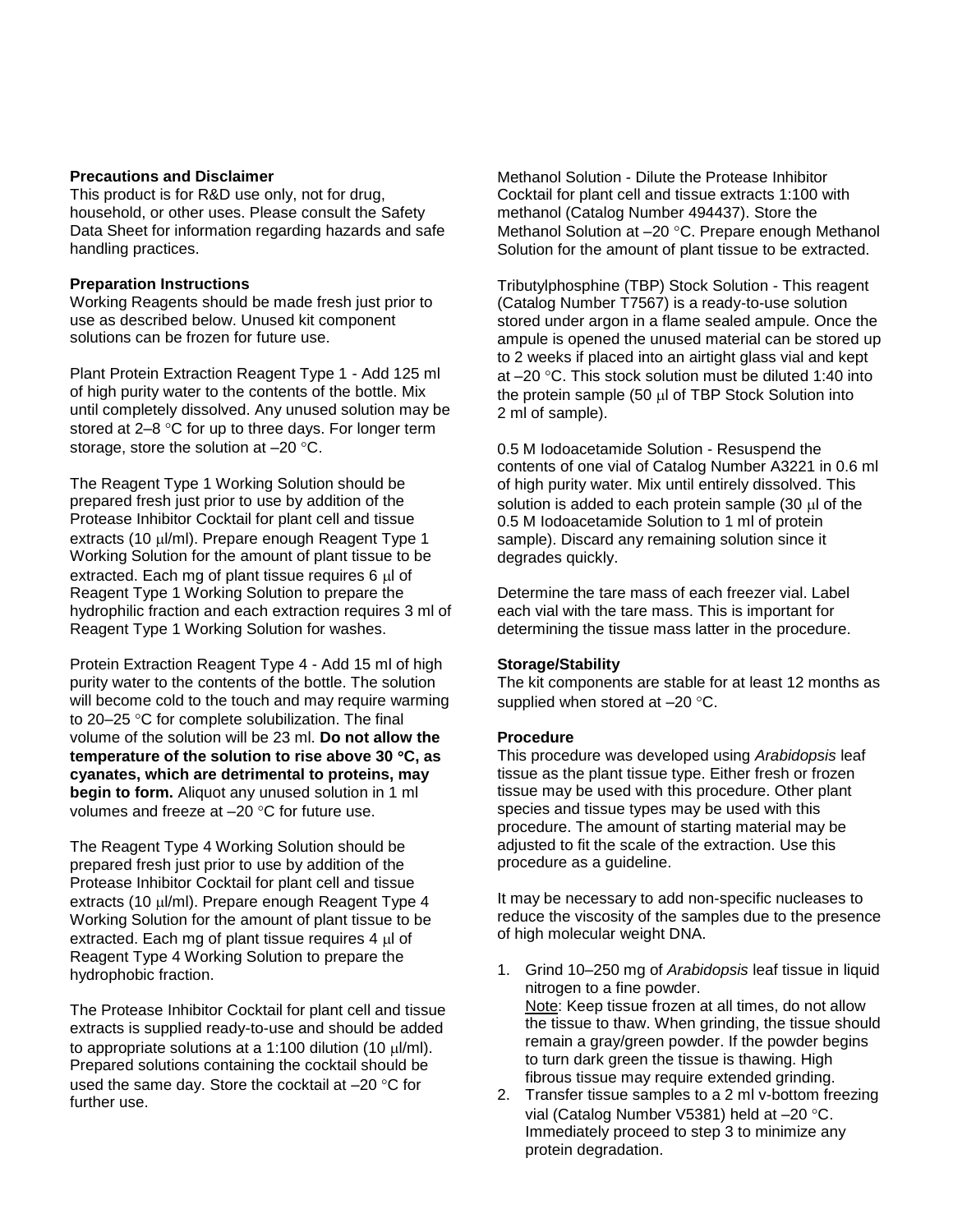- 3. Add 1.5 ml of the prepared Methanol Solution. Briefly vortex the sample (15–30 seconds) and place at  $-20$  °C. Allow the mixture to incubate for 5 minutes at  $-20$  °C with periodic vortexing. Note: The  $-20$  °C temperature is essential to keep the proteins precipitated and prevent solubilization in the Methanol Solution.
- 4. Centrifuge the suspension at  $16,000 \times g$  for 5 minutes at 4  $\degree$ C to pellet proteins and plant tissue debris.
- 5. Remove the supernatant with a pipette. Be careful not to disturb the pellet. Discard the supernatant.
- 6. Repeat steps 3–5 two additional times. Notes: Larger quantities of plant tissue (200–250 mg) or tissues known for high phenolics and tannin content may require an additional extraction with the Methanol Solution.

After removing the supernatant from the final extraction with the Methanol Solution, invert the tubes over a clean paper towel to remove any visible Methanol Solution. The pellet does not need to be dry to proceed to step 7; however, any visible Methanol Solution remaining on the tissue pellet should be avoided.

- 7. Add 1.5 ml of acetone (Catalog Number 179124) pre-chilled to  $-20$  °C. Briefly vortex the sample (15–30 seconds) and place at  $-20$  °C. Allow the mixture to incubate for 5 minutes at  $-20$  °C.
- 8. Centrifuge the suspension at  $16,000 \times g$  for 5 minutes at 4  $\mathrm{^{\circ}C}$  to pellet proteins and plant tissue debris.
- 9. Remove the supernatant with a pipette. Be careful not to disturb the pellet. Discard the supernatant.
- 10. Allow the pellet to air dry for 5–10 minutes at room temperature or use a SpeedVac<sup>®</sup> for 30–60 seconds to remove any residual acetone. Note: Larger quantities of plant tissue (200–250 mg) or tissues known for high phenolics and tannin content may require an additional extraction with pre-chilled acetone.
- 11. After drying the sample, weigh the freezer vial and subtract the predetermined tare mass of the vial to determine the plant tissue mass.
- 12. To the plant tissue pellet add 6 ul of the Reagent Type 1 Working Solution at ambient temperature for each mg of plant tissue. Completely break up the tissue pellet by vortexing. A pellet pestle may be required to break up the large pieces. Allow the solution to incubate for 15 minutes with intermittent vortexing or continuous gentle mixing at ambient temperature.
- 13. Centrifuge the suspension at  $16,000 \times g$  for 5 minutes to pellet plant tissue debris.
- 14. Remove the supernatant (hydrophilic protein sample) by pipette. Be careful not to disturb the pellet.
- 15. Repeat steps 12–14 two additional times using 1.5 ml of Reagent Type 1 Working Solution for each wash with 5 minute incubations between centrifugations. These supernatant fractions may be discarded.
- 16. To the plant tissue pellet add  $4 \mu$  of Reagent Type 4 Working Solution for each mg of plant tissue. Completely break up the tissue pellet by vortexing. A pellet pestle may be required to break up the large pieces. Allow the solution to incubate for 15 minutes with intermittent vortexing or continuous gentle mixing at ambient temperature. Note: The temperature of the solution should not be allowed to rise above 30  $\degree$ C. Also, the temperature should also not fall below 15  $\degree$ C, or the urea and thiourea will precipitate out of solution.
- 17. Centrifuge the suspension at  $16,000 \times g$  for 30 minutes to pellet plant tissue debris.
- 18. Remove the supernatant (hydrophobic protein sample) by pipette and place in a clean, labeled tube. Be careful not to disturb the pellet.
- 19. The fractionated protein samples (the hydrophilic sample from step 14 and the hydrophobic sample from step 18) are now ready for SDS-PAGE or other proteomic analysis.

### **Procedure for IEF and 2D gel electrophoresis**

Plant tissues with high levels of salts may require desalting or dialysis after extraction prior to IEF. For isoelectric focusing (IEF) or 2D gel applications, reduction and alkylation of the protein sample is highly recommended. Reduction with tributylphosphine and subsequent alkylation with iodoacetamide improves resolution, allows greater sample loads, and therefore, improves visualization of low abundant proteins. It is also suggested to determine the protein concentration of the sample. The protein concentration may be determined by use of the Bradford Reagent (Catalog Number B6916).

1. Reduce the protein samples (from steps 14 and 18) by adding tributylphosphine (TBP, Catalog Number T7567). The 200 mM Tributylphosphine Stock Solution is stored under argon in a flame sealed ampule. TBP is added to a final concentration of 5 mM (25  $\mu$  of the 200 mM TBP stock solution per ml of protein sample) and incubated at ambient temperature for 1 hour. TBP is an uncharged reducing agent for disulfide bonds of cysteine residues. The reagent is ideally suited for preparation of protein samples prior to IEF and 2D electrophoresis.